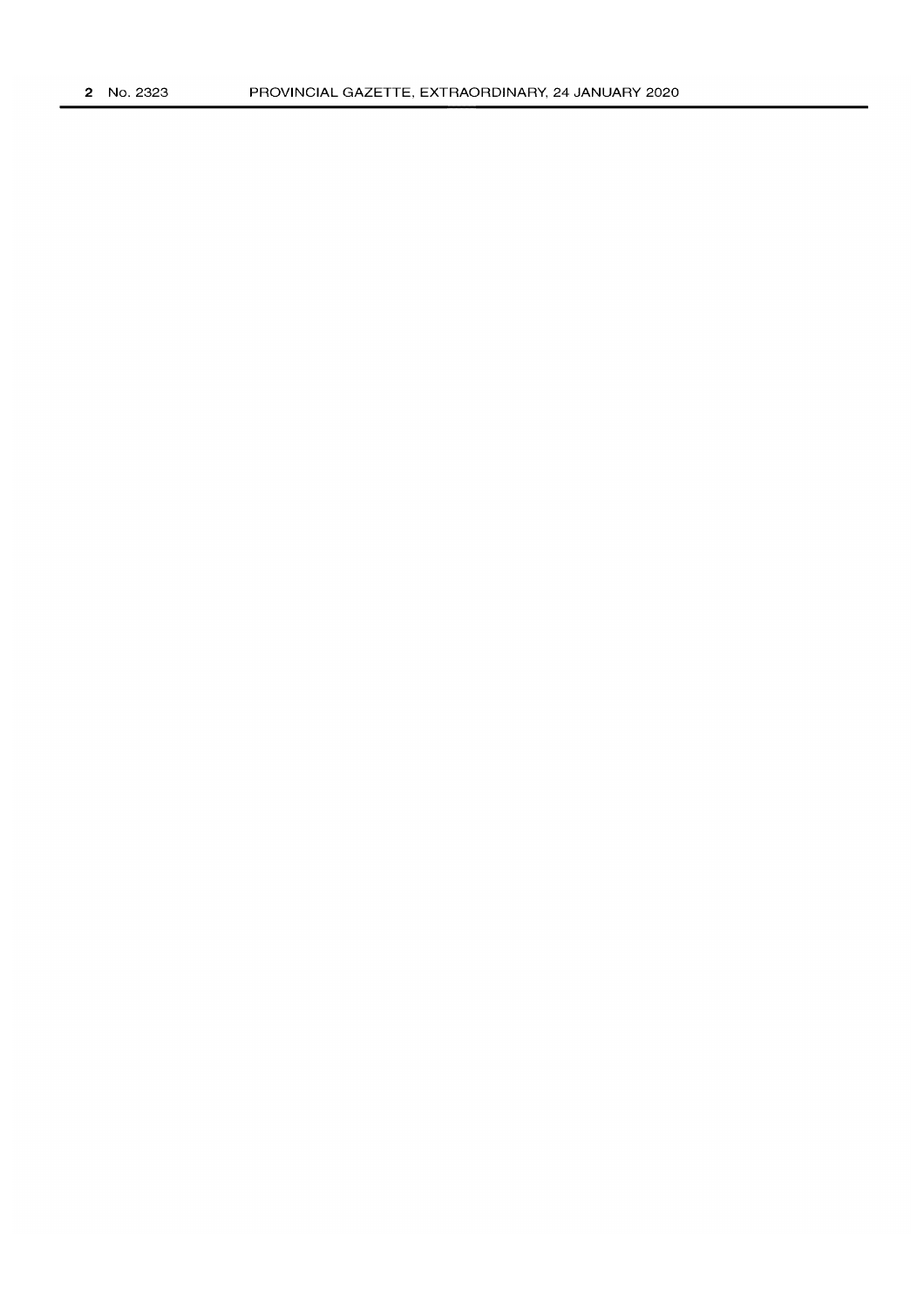## **CONTENTS**

|                                                                                                                                                                                               | Gazette<br>No. | Page<br>No. |
|-----------------------------------------------------------------------------------------------------------------------------------------------------------------------------------------------|----------------|-------------|
| <b>GENERAL NOTICES • ALGEMENE KENNISGEWINGS</b>                                                                                                                                               |                |             |
| Gamagara Spatial Planning and Land Use Management By-Law: Notices of various applications<br>Gamagara Ruimtelike Beplanning en Grondgebruikbestuur By-wet: Kennisgewing van verskeie aansoeke | 2323<br>2323   |             |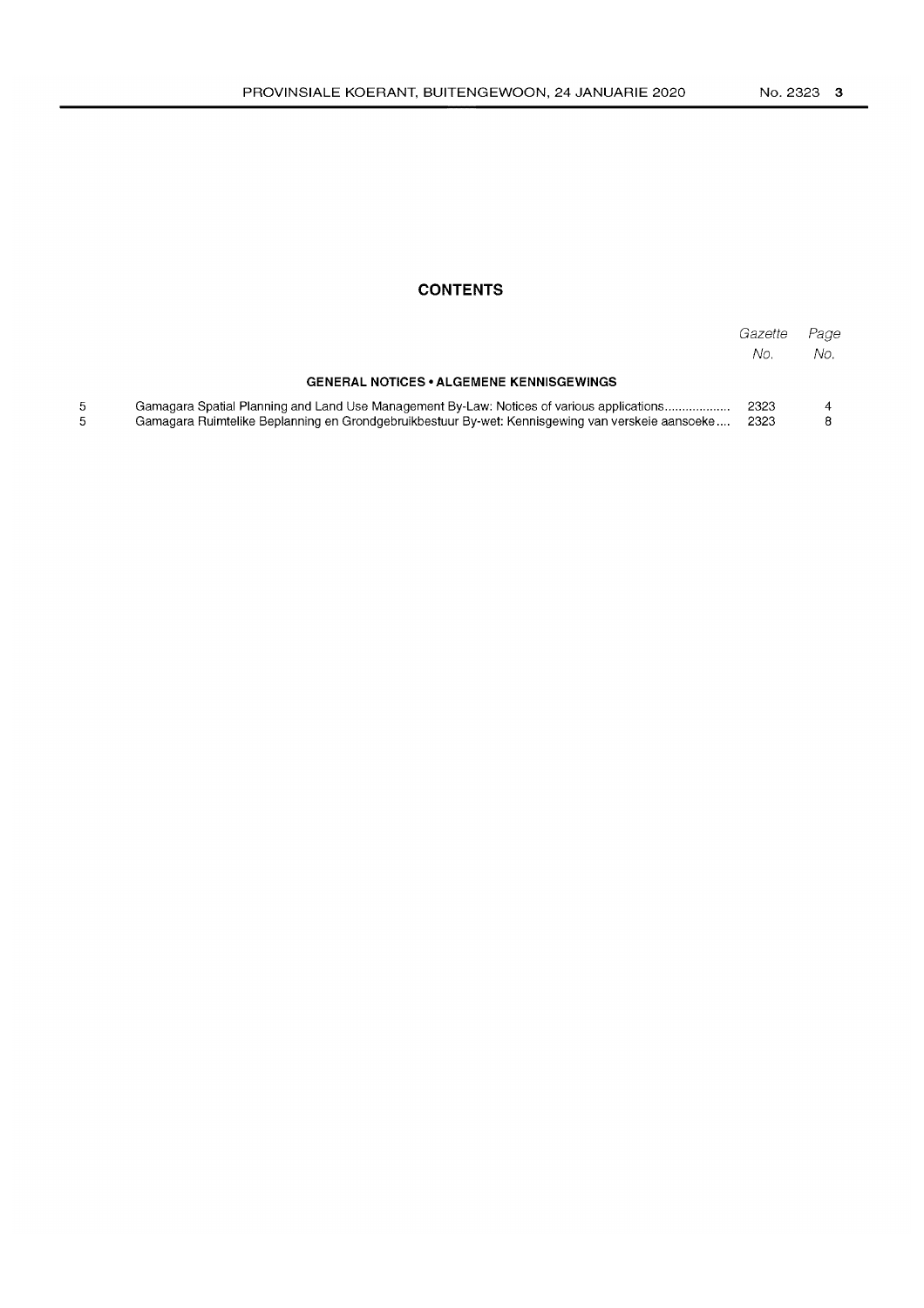# GENERAL NOTICES • ALGEMENE KENNISGEWINGS

### NOTICE 5 OF 2020

### GAMAGARA LOCAL MUNICIPALITY

### NOTICE OF APPLICATION FOR:

- 1. THE PERMANENT CLOSURE OF STREETS;<br>2. THE SUBDIVISION OF LAND:
- THE SUBDIVISION OF LAND:
- 3. THE CONSOLIDATION OF LAND;
- 4. THE REMOVAL, AMENDMENT OR SUSPENSION OF RESTRICTIVE OR OBSOLETE CONDITIONS,
- SERVITUDE OR RESERVATION REGISTERED AGAINST THE TITLE OF LAND; and
- 5. THE AMENDMENT OF AN EXISTING LAND USE SCHEME BY THE REZONING OF LAND.

IN TERMS OF SECTION 3 OF THE GAMAGARA SPATIAL PLANNING AND LAND USE MANAGEMENT BY-LAW.

I, Geza Douglas Nagy, being the authorised agent of Gamagara Local Municipality, Sishen Iron Ore Company Pty Ltd, Miguel and Maria Ndala Carlos, Moloantoa Johannes and Theresa Marope, Piet Andreas and Katrina Neels, Willem Johannes and Janet Jantjies, Vicente and Lekina Raimundo, Andrias and Celima Antonio, Joana Jacobs, Freek Joel and Rebecca Plaatjies, Klaas and Anna Johanna Hendriks, Lucas and Juliana Livingi Tshineva, Roelof Visagie, Andries van Kratenburg, Enjelinah Dihemwemang Olyn, Conrad Augustinus van Kradenburg, National Government of the Republic of South Africa, The Northem Cape Provincial Govemment and Transnet, the registered owners of 161 erven (all numbers inclusive) as follows: Erven 1 - 3, 35 – 36, 41 – 47, 50 – 66, 77 – 86, 123 – 138, 140 - 208, 220, 378, 394 – 395, Ré/369, 406 – 415, Part of the Remainder of Erf 416 (part of Bokmakierie Road, part of Kiewiet Avenue, Tarentaal Road, part of Troupand Road, part of Driedrikkie Road, Tintinkie Avenue, Rietsanger Avenue, part of Bokmakierie Road, part of Laksman Avenue, part of Gamamgara Road), Part of the Remainder of Erf 417 (part of Laksman Avenue, part of Kanarie Avenue, part of Gamamgara Road), Erf Re/419, 420, Re/421 , Remainder of Erf 548, Erven 682, 689, Re/701, 702 - 713 (part of the Remainder of Portion 2 (Doornvlei) of the farm Gamagara 541, Administrative District Kuruman, Northern Cape Province, Dingle Township and Part of Portion 2 of the farm Sishen 543, Gamagara Local Municipality, Administrative District Kuruman, Northern Cape Province, hereby give notice in terms of Section 27 of the Gamagara Spatial Planning and Land Use Management By-law that I have applied to the Gamagara Local Municipality for:

- 1. The permanent closure of the following streets:
	- a. Remainder of Erf 548 (Gamagara Road), Dingle.
	- b. Part of remainder of Erf 416 (part of Bokmakierie Road, part of Kiewiet Avenue, Tarentaal Road, part of Troupand Road, part of Driedrikkie Road, Tintinkie Avenue, Rietsanger Avenue, part of Bokmakierie Road, part of Laksman Avenue, part of Gamamgara Road), Dingle.
	- c. Part of the Remainder of Erf 417 (part of Laksman Avenue, part of Kanarie Avenue, part of Gamamgara Road); Dingle and
	- d. Erf 701 Dingle being an unnamed street.
- 2. Subdivision of the following:
	- a. Erf 394 Dingle.
	- b. Part of remainder of Erf 416 (part of Bokmakierie Road, part of Kiewiet Avenue, Tarentaal Road, part of Troupand Road, part of Driedrikkie Road, Tintinkie Avenue, Rietsanger Avenue, part of Bokmakierie Road, part of Laksman Avenue, part of Gamamgara Road), Dingle.
	- c. Part of the Remainder of Erf 417 (part of Laksman Avenue, part of Kanarie Avenue, part of Gamamgara Road); Dingle.
	- d. Portion 2 of the farm Sishen 543, Gamagara Local Municipality, Administrative District Kuruman, Northern Cape Province.
	- e. To the extent necessary reconfirm the subdivision of part of the Remaining Extent of Portion 2 (Doornvlei) of the farm Gamagara 541, Gamagara Local Municipality, Administrative District Kuruman, Northern Cape Province to create Erf 701 Dingle by subdivision of in terms of Section 3(2)(e) of the Gamagara Spatial Planning and Land Use Management By-law.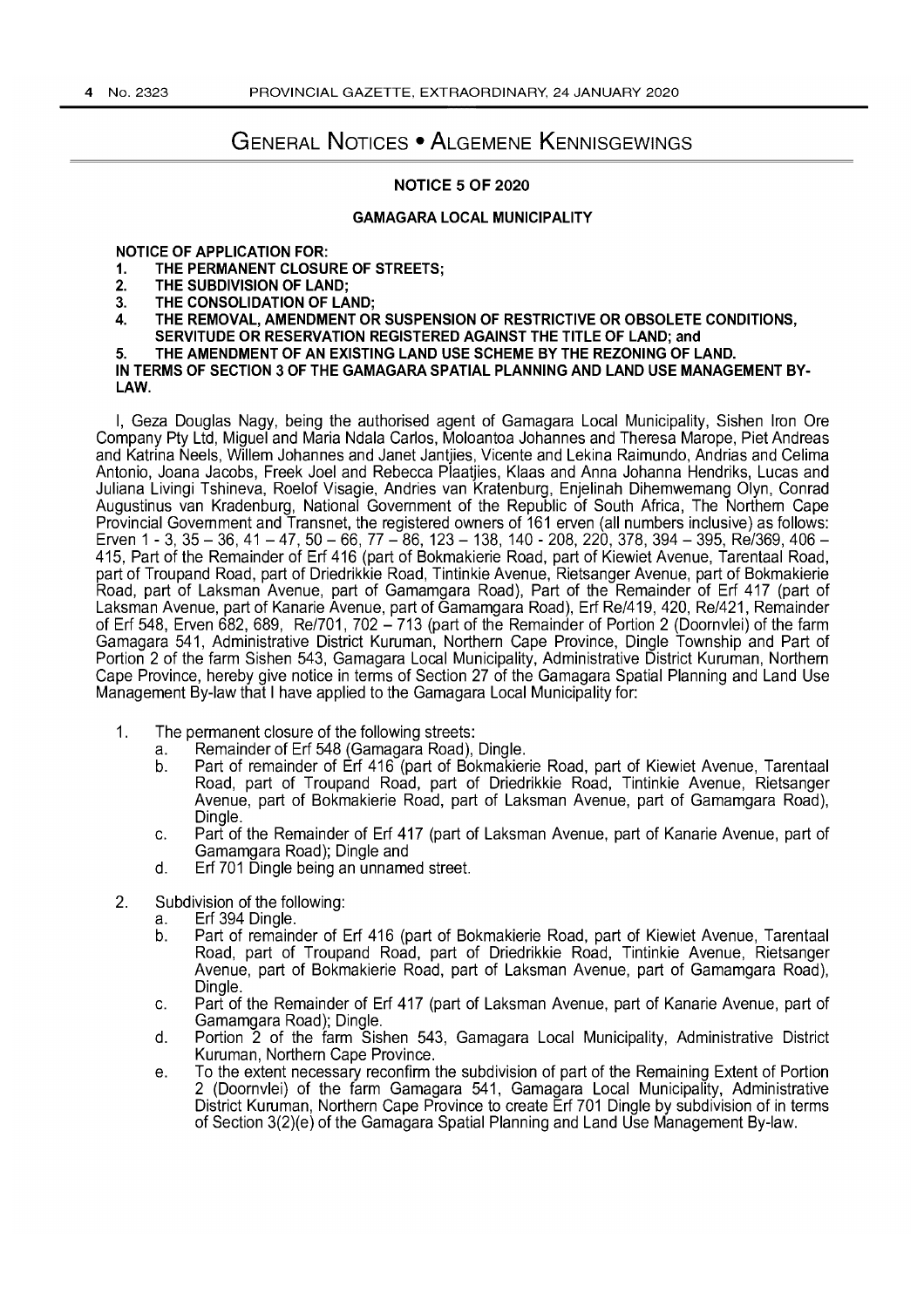- 3. The subsequent consolidation of 150 components (all numbers inclusive) as follows: 1 3, 35 36, 41 - 47,50 - 66,77 - 86,123 -138,140 - 208,220,378, part of 394,395 - 396, 406 - 415, Part of the Remainder of Erf 416 (part of Bokmakierie Road, part of Kiewiet Avenue, Tarentaal Road, part of Troupand Road, part of Driedrikkie Road, Tintinkie Avenue, Rietsanger Avenue, part of Bokmakierie Road, part of Laksman Avenue, part of Gamamgara Road), Part of the Remainder of Erf 417 (part of Laksman Avenue, part of Kanarie Avenue, part of Gamamgara Road), 419 - 422, Remainder of Erf 548, 682, 689, 701 and Part of Portion 2 of the farm Sishen 543, Gamagara Local Municipality, Administrative District Kuruman, Northern Cape Province.
- 4. The removal, amendment or suspension of a restrictive or obsolete condition, registered against the title of Erven  $1 - 3$ ,  $35 - 36$ ,  $42 - 46$ ,  $52 - 66$ ,  $77 - 86$ ,  $129 - 138$ ,  $149 - 158$ ,  $168 - 183$ ,  $185$ . 192 - 203, 220, 378, 394, Re/396, 406 - 417, 548, 682 and 701 Dingle Township, Gamagara Local Municipality, Administrative District Kuruman, Northern Cape Province, being borehole rights in favour of the State with the following scope:

THAT the State reserved the right:

- 1. To enter upon the land hereby granted and to sink for the public use and benefit, wells or boreholes within 300 yards of any existing road without compensation to the Proprietor, except for improvements on land so entered upon.
- 2. To reserve or resume in connection with any such well or borehole:
	- (a) An extent of land falling within a radius of 47,23 metres around such well or borehole, and
	- (b) An approach thereto not exceeding 15,74 metres in width without compensation to the Proprietor except for improvements on the land so reserved or resumed.
- 5. The removal or suspension of the following restrictive or obsolete conditions, registered against the title deed (T5527/2005) of the Remaining Extent of Portion 2 (Doornvlei) of the farm Gamagara
	- 541, Gamagara Local Municipality, Administrative District Kuruman, Northern Cape Province:<br>"D. The reservation of the following rights in favour of BRIDGEWAY RAN The reservation of the following rights in favour of BRIDGEWAY RANCHES (PROPRIETARY) LIMITED:
		- I.(i) All trading rights upon and in respect of the aforementioned property are reserved to the Transferor and its Successors in Title, subject to the provisions of Paragraph B hereunder;
		- (ii) The exercise of the trading rights referred to in Paragraph (i) above shall be restricted to an area or areas which, in the aggregate, do not exceed 8.5653 hectares in extent and the determination of the area or areas shall take place in accordance with the following procedure -
			- (a) Existing sites upon which trading buildings are actually situate shall be demarcated and the boundaries outside the actual buildings shall be reasonably determined by the Transferee;
			- (b) As soon as the Transferee has prepared a plan of its proposed prospecting and mining development, as this affects the surface, it shall confer with the Transferor upon any further areas to be set aside for trading purposes and after such conference the areas in question shall be demarcated by agreement between the Transferor and the Transferee or, failing agreement, by the independent arbiter after mentioned;
			- (c) If the sites demarcated under (a) and (b) above are less than 8,5653 hectares for the reason that the Transferor has not desired the whole aggregate to be thus demarcated, then the Transferor may from time to time in the future request the setting aside of further sites (subject always to the condition that the maximum area shall be agreed upon between the transferor and Transferee or, failing agreement, determined by the independent arbiter after mentioned;
			- (d) If the Transferor shall consider the Transferee to have been unreasonable in its demarcation of any site under (a) above it may require the matter to be referred to the independent arbiter after mentioned;
			- (e) The independent arbiter shall be a person agreed upon between the parties, or failing agreement, nominated by the President for the time being of the Law Society of the Cape of Good Hope. He shall act as an expert and not as an arbitrator, shall decide the matter in such manner as he may consider appropriate and shall determine the sites accordingly, provided always that the provisions of paragraph (f) hereunder shall in all cases be observed;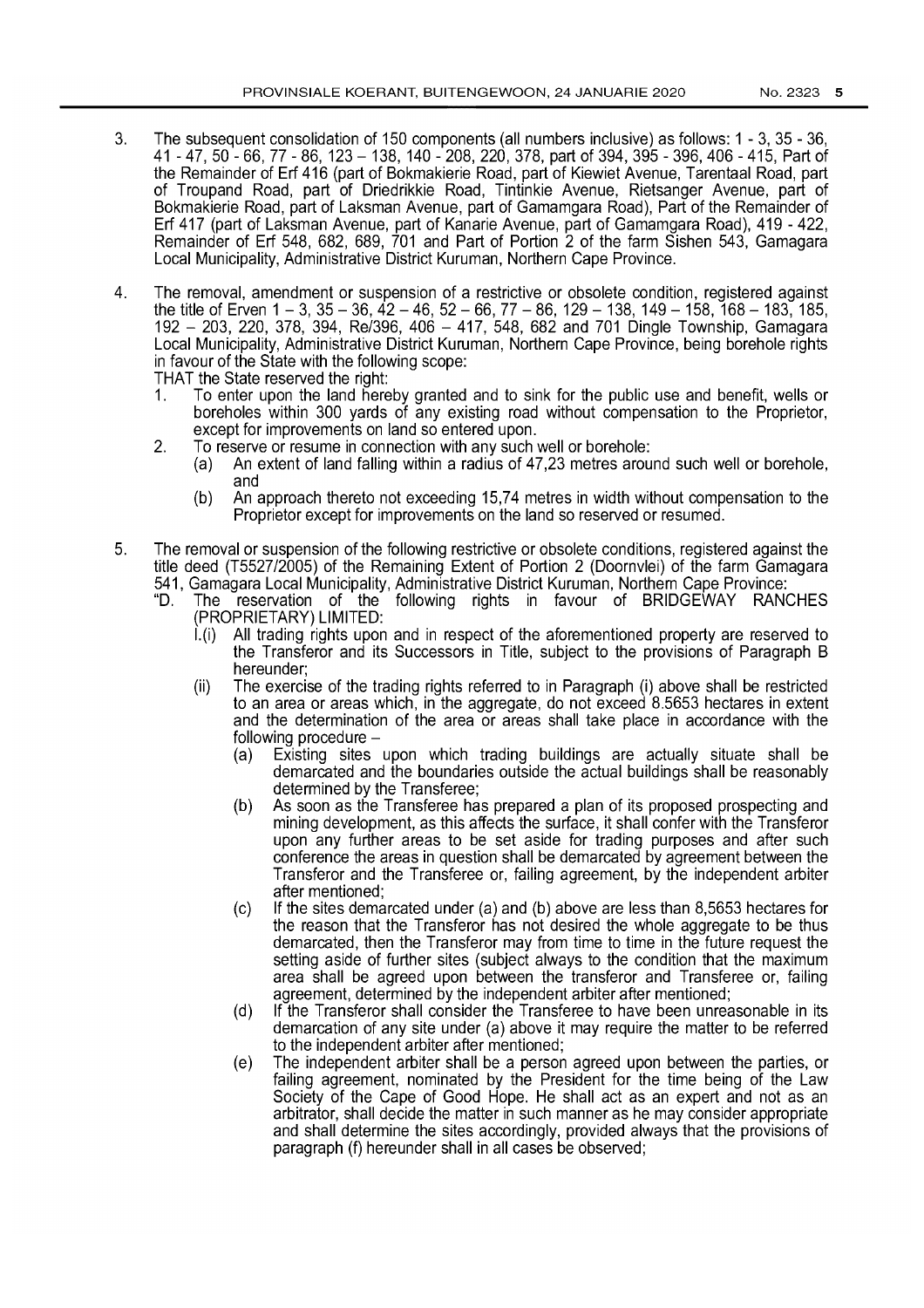- (f) Except in the case of existing trading buildings under paragraph (a), all the aforesaid sites, and the routes and boreholes referred to under paragraph (g) hereunder shall be chosen having regard to the reasonable needs of the Transferee in respect to prospecting and mining operations, including future operations upon further development in the light of the mineral resources available and as far as possible no site, route or borehole shall be chosen so as to interfere with any such operations or future operations or with the exploitation of underlying minerals;
- (g) The holder of the trading rights shall have the right at all times to take electricity and a supply of water across the land hereby sold to the trading sites aforesaid, on the specific understanding that the routes to be determined for the conduct of water and electricity across such land, shall be determined by mutual consent or, failing that, by arbitration in the manner aforesaid. In addition the Transferor shall have the right to utilise boreholes presently being used in connection with existing trading sites and, in addition thereto, the Transferor shall have the right to put down such further or additional boreholes on the trading sites as may be required to provide water for domestic and trading purposes.
- $II.(i)$ Nothing in the preceding paragraph A shall preclude the Transferee from carrying on (in addition to its prospecting and mining operations, the preparation of minerals, ores and products there from for sale and the sale thereof and activities ancillary thereto) the supply to its employees and their families resident upon the said property, such goods as are usually supplied by mines in similar circumstances, nor from establishing:-clubs, canteens and places of recreation and supplying to the frequenters thereof food, liquor, refreshments and other goods which are customarily supplied by such establishments;
- (ii) It is recorded that in regard to the existing trading buildings, tenants are carrying on the businesses of a butcher, cafe, ladies outfitters and general dealers and the rentals from these businesses accrue to the Transferor;
- (iii) In the whole of this Clause B and the preceding Clause I the term "Transferor" includes its Successors in title to the trading rights and the term "Transferee" includes the Transferee's Successors in title to the property, so that the Transferor shall be entitled to grant in respect of the trading sites any rights of lease or other tenancy;
- (iv) The trading buildings which may be erected on the trading sites may include residential accommodation for persons employed in the management thereof;
- (v) It is agreed that the existing trading sites shall be regarded as forming part of the total area of 8.5653 hectares referred to in paragraph I. (ii) and that the Transferor shall not be required to demolish such buildings or to abandon any of such sites. The Transferee may, however, (subject to the payment of reasonable compensation) expropriate, on reasonable notice, any existing or future trading site and the buildings thereon, subject to -
	- (a) payment of reasonable compensation, or
	- $(b)$ the provision of alternative trading site(s) and, where buildings are included, the provision of reasonably acceptable buildings on the alternative site(s)".
- 6. The amendment of an existing land use scheme by the rezoning of the consolidated site (to become Erf 723, Dingle) to Special Zone for mining as authorised in terms of the Mineral and Petroleum Resources Development Act, 2000 (Act 28 of 2002).

The application property is located in Dingle, directly west of the Sishen Mine and east of Gamagara Road.

The purpose of this application is to create a consolidated erf with a mining zoning to facilitate the Sishen Mine's expansion over the application properties.

A copy of the application and supporting documentation is available for viewing at the Municipal Offices, Cnr. Hendrik Van Eck & Frikkie Meyer Streets, Kathu at the office of Ms N Nkhanedzeni, Town Planning Manager (Room Nr 18/19) from Mondays to Thursdays between 7:30 to 13:00 and 13:45 to 16:30 and Fridays between 7:30 to 13:00 and 13:30 to 15:00.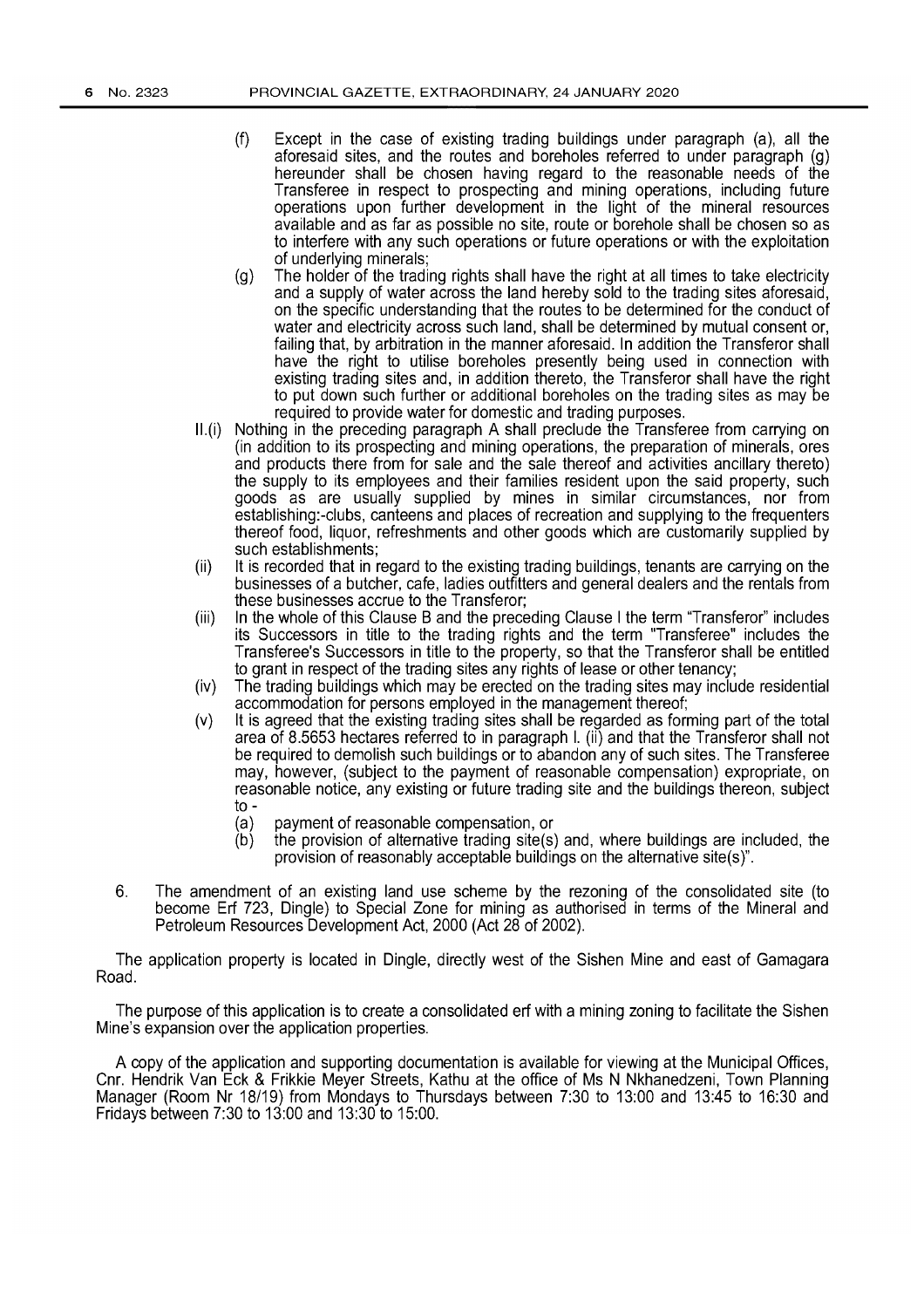Any comments, objections and/or representations, including the grounds for such comments, objection and/or representations with full contact details, shall be lodged with, or made in writing to: The Municipal Manager, Gamagara Local Municipality, P.O. Box 1001, Kathu, 8446 by not later than 24 February 2020. Any person who cannot write may, during office hours come to the Municipal Offices where Ms N Nkhanedzeni, Town Planning Manager (Room Nr 18/19) will assist such persons by transcribing their objections, comments and representations.

# **Mr K LESERWANE MUNICIPAL MANAGER**

Gamagara Local Municipality, P.O. Box 1001, Kathu, 8446 24 January 2020

Address of applicant: Geza Douglas Nagy of Boston Associates, PO Box 2887, Rivonia, 2128. Tel No (w) 011 803 8437, Fax No: 086 5793 057, Cell: 083 6000 025, E-mail address: boston@pixie.co.za, File Reference: 3854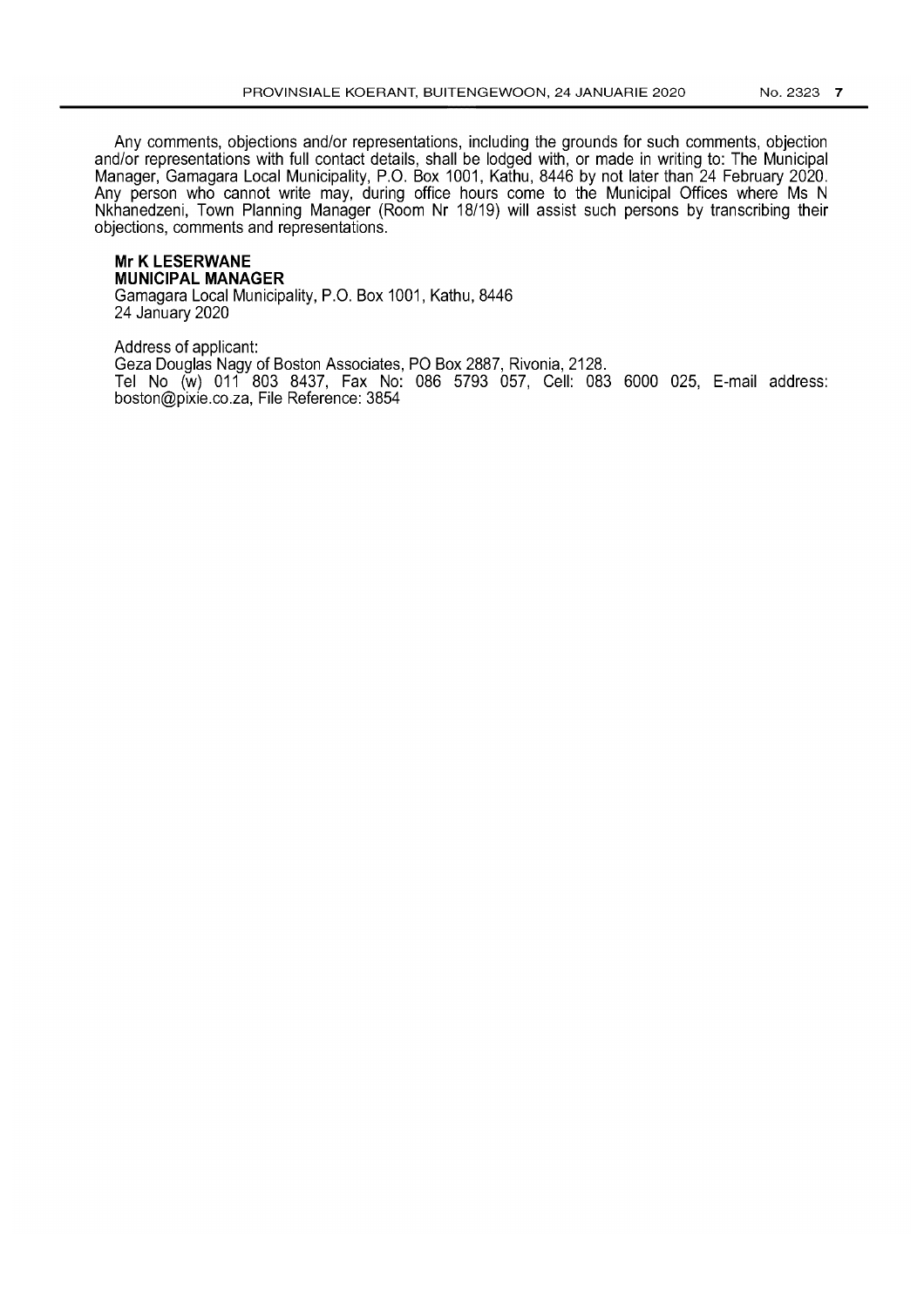### KENNISGEWING 5 VAN 2020

#### GAMAGARA PLAASLIKE MUNISIPALITEIT

KENNISGEWING VAN AANSOEK OM:

- 1. DIE PERMANENTE SLUITING VAN STRATE;<br>2. DIE ONDERVERDELING VAN GROND:
- 2. DIE ONDERVERDELING VAN GROND;<br>3. DIE KONSOLIDASIE VAN GROND:
- DIE KONSOLIDASIE VAN GROND:
- 4. DIE VERWYDERING, WYSIGING OF OPHEFFING VAN BEPERKENDE OF VEROUDERDE VOORWAARDES GEREGISTREER TEEN DIE TITEL VAN GROND; en
- 5. DIE WYSIGING VAN DIE BESTAANDE GRONDGEBRUIK SKEMA DEUR DIE HERSONERING VAN GROND.

#### INGEVOLGE ARTIKEL 3 VAN DIE GAMAGARA RUIMTELIKE BEPLANNING EN GRONDGEBRUIKBESTUUR BYWET.

I, Geza Douglas Nagy, synde die gemagtigde agent van Gamagara Plaaslike Munisipaliteit, Sishen Iron Ore Company Pty Ltd, Miguel en Maria Ndala Carlos, Moloantoa Johannes en Theresa Marope, Piet Andreas en Katrina Neels, Willem Johannes en Janet Jantjies, Vicente en Lekina Raimundo, Andrias en Celima Antonio, Joana Jacobs, Freek Joel en Rebecca Plaatjies, Klaas en Anna Johanna Hendriks, Lucas en Juliana Livingi Tshineva, Roelof Visagie, Andries van Kratenburg, Enjelinah Dihemwemang Olyn, Conrad Augustinus van Kradenburg, Nasionale Regering van die Republiek van Suid Afrika, Die Noordkaap Provinsiaale Regering en Transnet, die geregistreerde eienaars van 161 erwe (aile syfers ingesluit) soos volg: Erwe 1 - 3, 35 – 36, 41 – 47, 50 – 66, 77 – 86, 123 – 138, 140 - 208, 220, 378, 394 - 395, Re/369, 406 - 415, Deel van die Restant van Erf 416 (deel van Bokmakierieweg, deel van Kiewietlaan, Tarentaalweg, deel van Troupandweg, deel van Driedrikkieweg, Tintinkielaan, Rietsangerlaan, deel van Bokmakierieweg, deel van Laksmanlaan, deel van Gamamgaraweg), Deel van die Restant van Erf 417 (deel van Laksmanlaan, deel van Kanarielaan, deel van Gamamgaraweg), Erf Re/419, 420, Re/421 , Restant van Erf 548, Erwe 682, 689, Re/701, 702 - 713 (deel van die Restant van Gedeelte 2 (Doornvlei) van die plaas Gamagara 541, Administratiewe Distrik Kuruman, Noordkaap Provininsie, Dingle Dorp en Deel van Gedeelte 2 van die plaas Sishen 543, Gamagara Plaaslike Munisipaliteit, Administratiewe Distrik Kuruman, Noordkaap Provinsie, gee hiermee kennis ingevolge Artikel 27 van die Gamagara Ruimtelike Beplanning en Grondgebruikbestuur Bywet dat ek aansoek gedoen het by die Gamagara Plaaslike Munisipaliteit vir:

- 1. Die permanente sluiting van die volgende strate:
	- a. Restant van Erf 548 (Gamagaraweg), Dingle.
	- Deel van die restant van Erf 416 (deel van Bokmakierieweg, deel van Kiewietlaan,<br>Tarentaalweg, deel van Troupandweg, deel van Driedrikkieweg, Tintinkielaan, Tarentaalweg, deel van Troupandweg, deel van Driedrikkieweg, Tintinkielaan, Rietsangerlaan, deel van Bokmakierieweg, deel van Laksmanlaan, deel van Gamamgaraweg, Dingle.
	- c. Deel van die Restant van Erf 417 (deel van Laksmanlaan, deel van Kanarielaan, deel van Gamamgaraweg); Dingle en
	- d. Erf 701 Dingle synde 'n naamlose straat.
- 2. Onderverdeling van die volgende erwe:
	- a. Erf 394 Dingle.
	- b. Deel van die Restant van Erf 416 (deel van Bokmakierieweg, deel van Kiewietlaan, Tarentaalweg, deel van Troupandweg, deel van Driedrikkieweg, Tintinkielaan, deel van Bokmakierieweg, Gamamgaraweg), Dingle.
	- c. Deel van die Restant van Erf 417 (deel van Laksmanlaan, deel van Kanarielaan, deel van Gamamgaraweg); Dingle.
	- d. Gedeelte 2 van die plaas Sishen 543, Gamagara Plaaslike Munisipaliteit, Administratiewe Distrik Kuruman, Noordkaap Provinsie.
	- e. Tot die mate nodig die herbevestiging van die onderverdeling van deel van Restant van Gedeelte 2 (Doornvlei) van die plaas Gamagara 541, Gamagara Plaaslike Munisipaliteit, Administratiewe Distrik Kuruman, Noordkaap Provinsie on Erf 701 Dingle te skep by wyse van onderverdeling in terme van Artikel 3(2)(e) van die Gamagara Ruimtelike Beplanning en Grondgebruikbestuur Bywet.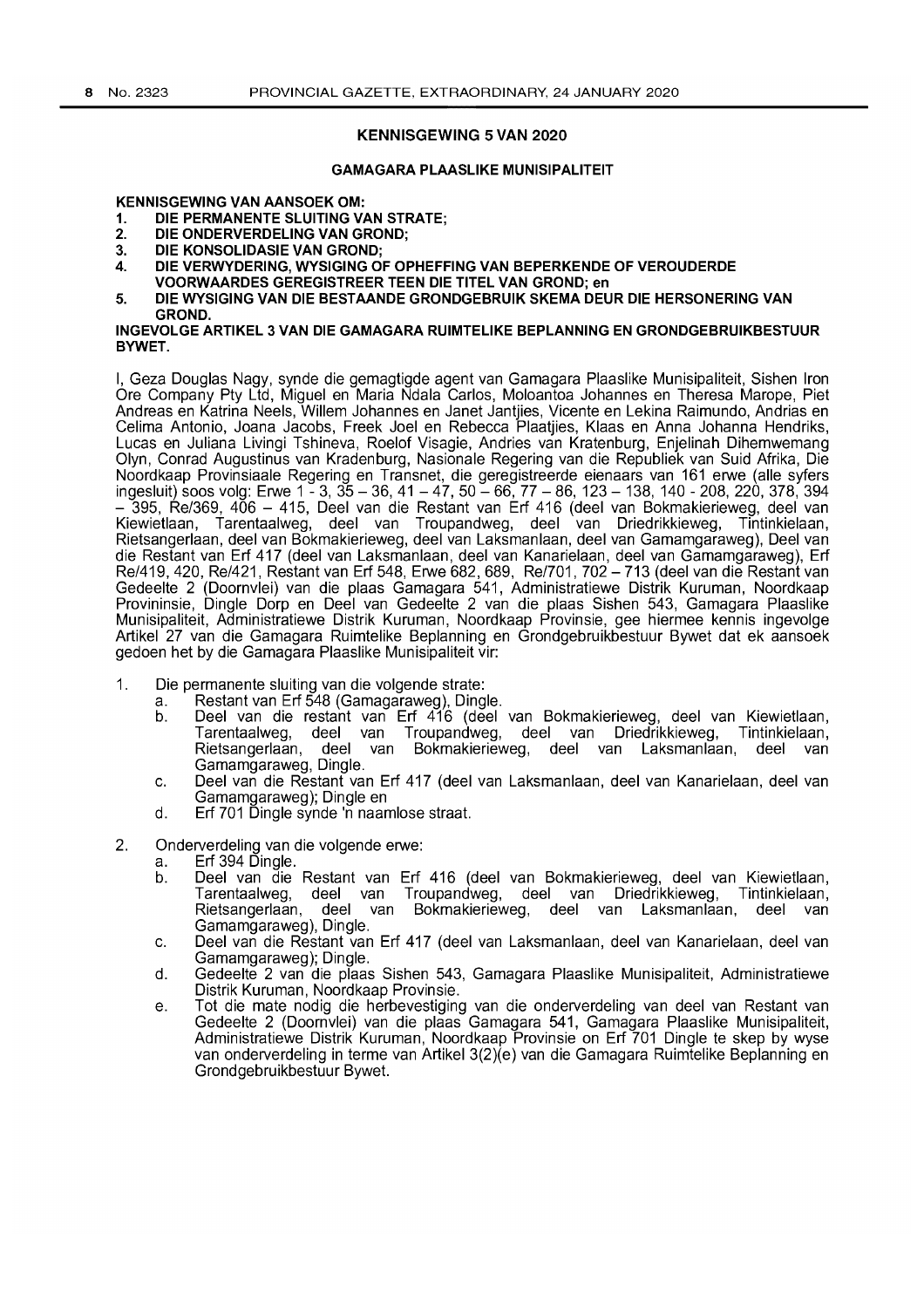- 3. Die daaropvolgende konsolidasie van 150 komponente (aile syfers ingesluit) soos volg: 1 3, 35 36,41 - 47,50 - 66,77 - 86,123 - 138,140 - 208,220,378, deel van 394, 395 - 396, 406 - 415, Deel van die Restant van Erf 416 (deel van Bokmakierieweg, deel van Kiewietlaan, Tarentaalweg, deel van Troupandweg, deel van Driedrikkieweg, Tintinkielaan, Rietsangerlaan, deel van Bokmakierieweg, deel van Laksmanlaan, deel van Gamamgaraweg), Deel van die Restant van Erf 417 (deel van Laksmanlaan, deel van Kanarielaan, deel van Gamamgaraweg), 419 - 422, Restant van Erf 548,682,689,701 en Deel van Gedeelte 2 van die plaas Sishen 543, Gamagara Plaaslike Munisipaliteit, Administratiewe Distrik Kuruman, Noordkaap Provinsie.
- 4. Die verwydering, wysiging of opheffing van beperkende of verouderde voorwaardes geregistreer teen die titel van Erwe 1 – 3, 35 – 36, 42 – 46, 52 – 66, 77 – 86, 129 – 138, 149 – 158, 168 – 183, 185, 192 - 203, 220, 378, 394, Re/396, 406 - 417, 548, 682 en 701 Dingle Dorp, Gamagara Plaaslike Munisipaliteit, Administratiewe Distrik Kuruman, Noordkaap Provinsie, synde boorgat regte ten gunste van die Staat met die volgende omvang:

THAT the State reserved the right:<br>1. To enter upon the land here

- 1. To enter upon the land hereby granted and to sink for the public use and benefit, wells or boreholes within 300 yards of any existing road without compensation to the Proprietor, except for improvements on land so entered upon.
- 2. To reserve or resume in connection with any such well or borehole:
	- (a) An extent of land falling within a radius of 47,23 metres around such well or borehole, and
	- (b) An approach thereto not exceeding 15,74 metres in width without compensation to the Proprietor except for improvements on the land so reserved or resumed.
- 5. Die verwydering of opheffing van die volgende beperkende of verouderde voorwaardes geregistreer teen die titelakte (T5527/2005) van die Restant van Gedeelte 2 (Doornvlei) van die plaas Gamagara 541, Gamagara Plaaslike Munisipaliteit, Administratiewe Distrik Kuruman, Noordkaap Provinsie:

"D. The reservation of the following rights in favour of BRIDGEWAY RANCHES (PROPRIETARY) LIMITED:

- I.(i) All trading rights upon and in respect of the aforementioned property are reserved to the Transferor and its Successors in Title, subject to the provisions of Paragraph B hereunder;
- (ii) The exercise of the trading rights referred to in Paragraph (i) above shall be restricted to an area or areas which, in the aggregate, do not exceed 8.5653 hectares in extent and the determination of the area or areas shall take place in accordance with the following procedure -
	- (a) Existing sites upon which trading buildings are actually situate shall be demarcated and the boundaries outside the actual buildings shall be reasonably determined by the Transferee;
	- (b) As soon as the Transferee has prepared a plan of its proposed prospecting and mining development, as this affects the surface, it shall confer with the Transferor upon any further areas to be set aside for trading purposes and after such conference the areas in question shall be demarcated by agreement between the Transferor and the Transferee or, failing agreement, by the independent arbiter after mentioned;
	- (c) If the sites demarcated under (a) and (b) above are less than 8,5653 hectares for the reason that the Transferor has not desired the whole aggregate to be thus demarcated, then the Transferor may from time to time in the future request the setting aside of further sites (subject always to the condition that the maximum area shall be agreed upon between the transferor and Transferee or, failing agreement, determined by the independent arbiter after mentioned;
	- (d) If the Transferor shall consider the Transferee to have been unreasonable in its demarcation of any site under (a) above it may require the matter to be referred to the independent arbiter after mentioned;
	- (e) The independent arbiter shall be a person agreed upon between the parties, or failing agreement, nominated by the President for the time being of the Law Society of the Cape of Good Hope. He shall act as an expert and not as an arbitrator, shall decide the matter in such manner as he may consider appropriate and shall determine the sites accordingly, provided always that the provisions of paragraph (f) hereunder shall in all cases be observed;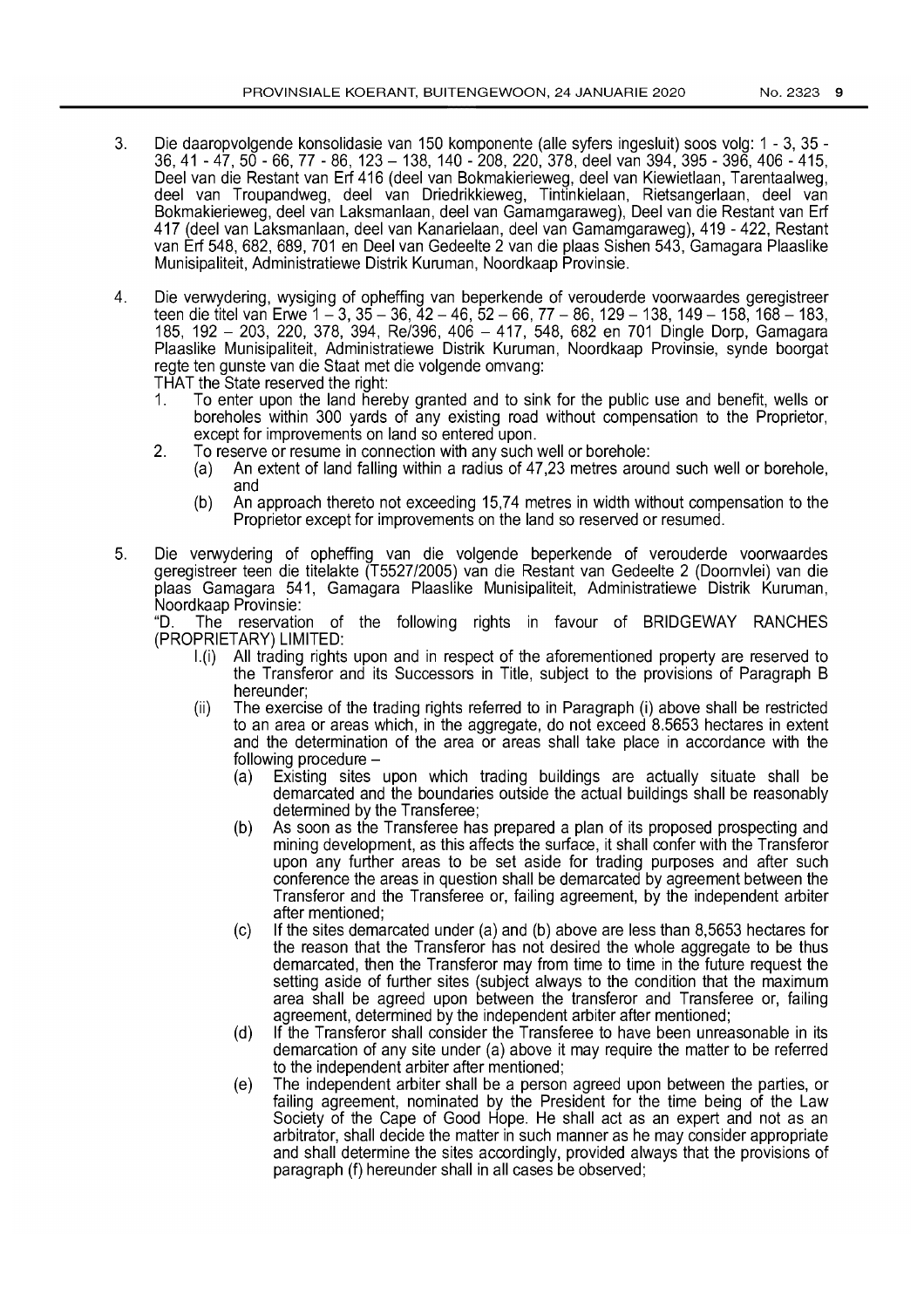- (f) Except in the case of existing trading buildings under paragraph (a), all the aforesaid sites, and the routes and boreholes referred to under paragraph (g) hereunder shall be chosen having regard to the reasonable needs of the Transferee in respect to prospecting and mining operations, including future operations upon further development in the light of the mineral resources available and as far as possible no site, route or borehole shall be chosen so as to interfere with any such operations or future operations or with the exploitation of underlying minerals;
- (g) The holder of the trading rights shall have the right at all times to take electricity and a supply of water across the land hereby sold to the trading sites aforesaid, on the specific understanding that the routes to be determined for the conduct of water and electricity across such land, shall be determined by mutual consent or, failing that, by arbitration in the manner aforesaid. In addition the Transferor shall have the right to utilise boreholes presently being used in connection with existing trading sites and, in addition thereto, the Transferor shall have the right to put down such further or additional boreholes on the trading sites as may be required to provide water for domestic and trading purposes.
- $II.$ (i) Nothing in the preceding paragraph A shall preclude the Transferee from carrying on (in addition to its prospecting and mining operations, the preparation of minerals, ores and products there from for sale and the sale thereof and activities ancillary thereto) the supply to its employees and their families resident upon the said property, such goods as are usually supplied by mines in similar circumstances, nor from establishing:-clubs, canteens and places of recreation and supplying to the frequenters thereof food, liquor, refreshments and other goods which are customarily supplied by such establishments;
- (ii) It is recorded that in regard to the existing trading buildings, tenants are carrying on the businesses of a butcher, cafe, ladies outfitters and general dealers and the rentals from these businesses accrue to the Transferor;
- (iii) In the whole of this Clause B and the preceding Clause I the term "Transferor" includes its Successors in title to the trading rights and the term "Transferee" includes the Transferee's Successors in title to the property, so that the Transferor shall be entitled to grant in respect of the trading sites any rights of lease or other tenancy;
- (iv) The trading buildings which may be erected on the trading sites may include residential accommodation for persons employed in the management thereof;
- (v) It is agreed that the existing trading sites shall be regarded as forming part of the total area of 8.5653 hectares referred to in paragraph I. (ii) and that the Transferor shall not be required to demolish such buildings or to abandon any of such sites. The Transferee may, however, (subject to the payment of reasonable compensation) expropriate, on reasonable notice, any existing or future trading site and the buildings thereon, subject to -
	- (a) payment of reasonable compensation, or
	- (b) the provision of alternative trading site(s) and, where buildings are included, the provision of reasonably acceptable buildings on the alternative site(s)".
- 6. Die wysiging van die bestaande grondgebruik skema deur die hersonering van die gekonsolideerde terrein (om Erf 723, Dingle te word) tot Spesiale Sone vir mynbou soos gemagtig in terme van die Mineraal en Petroleum Hulpbron Ontwikkelings Wet, 2000 (Wet 28 van 2002).

Die aansoek eiendom is geleë te Dingle, direk wes van die Sishen Myn en oos van Gamagaraweg.

Die doel van die aansoek is om 'n gekonsolideerde erf te skep met 'n mynbou sonering om die uitbreiding van die Sishen Myn te fasiliteer oor die aansoek eiendomme.

In Afskrif van die aansoek met ondersteunende dokumentasie is ter insae beskikbaar by die Munisipale kantore hlv Hendrik Van Eck & Frikkie Meyerstrate, Kathu by die kantoor van Me N Nkhanedzeni, Stadsbeplanning Bestuurder (Kamer No 18/19) vanaf Maandag tot Donderdag tussen 7:30 tot 13:00 en 13:45 tot 16:30 en Vrydae tussen 7:30 tot 13:00 en 13:30 tot 15:00.